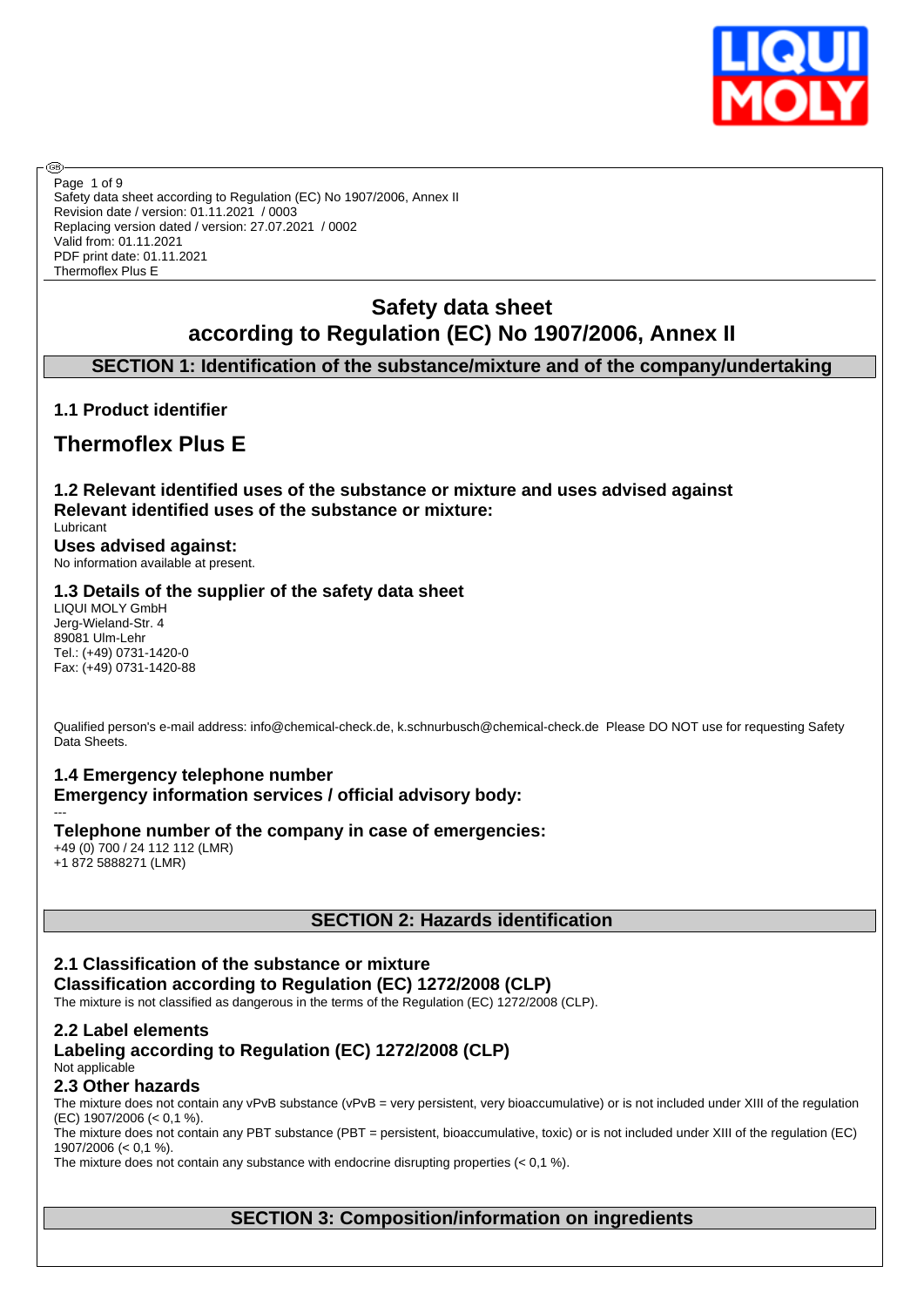

Page 2 of 9

@

Safety data sheet according to Regulation (EC) No 1907/2006, Annex II Revision date / version: 01.11.2021 / 0003 Replacing version dated / version: 27.07.2021 / 0002 Valid from: 01.11.2021 PDF print date: 01.11.2021 Thermoflex Plus E

## **3.1 Substances**

# n.a. **3.2 Mixtures**

| ---                                                                    |         |
|------------------------------------------------------------------------|---------|
| <b>Registration number (REACH)</b>                                     | $- - -$ |
| Index                                                                  | $- - -$ |
| EINECS, ELINCS, NLP, REACH-IT List-No.                                 | $- - -$ |
| <b>CAS</b>                                                             | $- - -$ |
| content %                                                              |         |
| Classification according to Regulation (EC) 1272/2008 (CLP), M-factors | $- - -$ |
|                                                                        |         |

## **SECTION 4: First aid measures**

## **4.1 Description of first aid measures**

First-aiders should ensure they are protected!

Never pour anything into the mouth of an unconscious person!

#### **Inhalation**

Supply person with fresh air and consult doctor according to symptoms.

#### **Skin contact**

Remove polluted, soaked clothing immediately, wash thoroughly with plenty of water and soap, in case of irritation of the skin (flare), consult a doctor.

## **Eye contact**

Remove contact lenses.

Wash thoroughly for several minutes using copious water. Seek medical help if necessary.

### **Ingestion**

Rinse the mouth thoroughly with water.

Do not induce vomiting. Consult doctor immediately.

Danger of aspiration.

## **4.2 Most important symptoms and effects, both acute and delayed**

If applicable delayed symptoms and effects can be found in section 11 and the absorption route in section 4.1. In certain cases, the symptoms of poisoning may only appear after an extended period / after several hours. headaches

Nausea sweating fatigue Irritation of the skin.

## **4.3 Indication of any immediate medical attention and special treatment needed**

Symptomatic treatment.

## **SECTION 5: Firefighting measures**

## **5.1 Extinguishing media Suitable extinguishing media**

Water jet spray/foam/CO2/dry extinguisher

## **Unsuitable extinguishing media**

High volume water jet

## **5.2 Special hazards arising from the substance or mixture**

In case of fire the following can develop: Oxides of carbon Toxic gases

## **5.3 Advice for firefighters**

For personal protective equipment see Section 8. In case of fire and/or explosion do not breathe fumes. Protective respirator with independent air supply. According to size of fire Full protection, if necessary.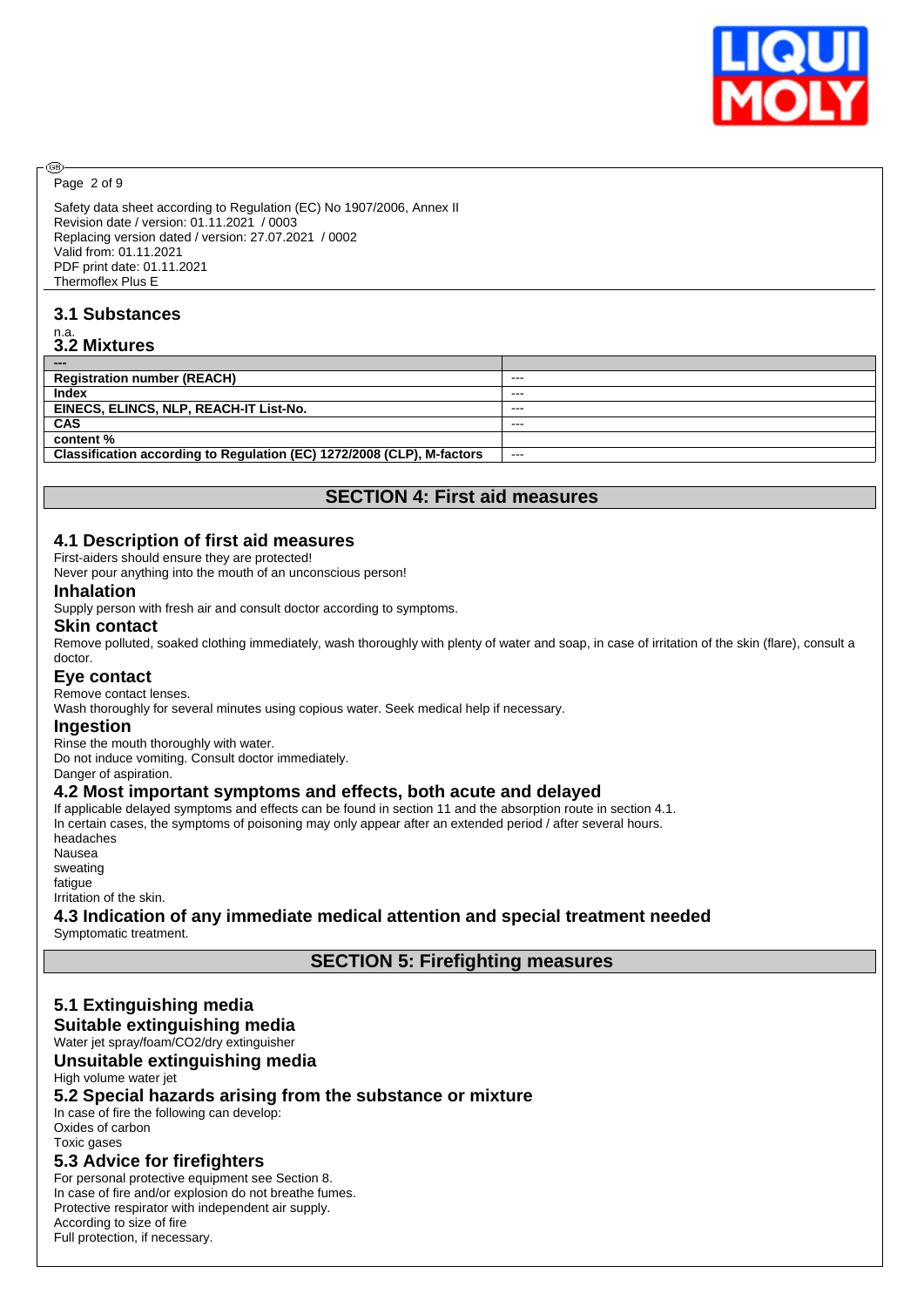

Safety data sheet according to Regulation (EC) No 1907/2006, Annex II Revision date / version: 01.11.2021 / 0003 Replacing version dated / version: 27.07.2021 / 0002 Valid from: 01.11.2021 PDF print date: 01.11.2021 Thermoflex Plus E Page 3 of 9

Dispose of contaminated extinction water according to official regulations.

## **SECTION 6: Accidental release measures**

## **6.1 Personal precautions, protective equipment and emergency procedures 6.1.1 For non-emergency personnel**

In case of spillage or accidental release, wear personal protective equipment as specified in section 8 to prevent contamination. Ensure sufficient ventilation, remove sources of ignition.

Avoid dust formation with solid or powder products.

Leave the danger zone if possible, use existing emergency plans if necessary.

Ensure sufficient supply of air.

അ

Remove possible causes of ignition - do not smoke.

Avoid contact with eyes or skin.

### **6.1.2 For emergency responders**

See section 8 for suitable protective equipment and material specifications.

## **6.2 Environmental precautions**

If leakage occurs, dam up.

Resolve leaks if this possible without risk.

Prevent surface and ground-water infiltration, as well as ground penetration. Prevent from entering drainage system.

If accidental entry into drainage system occurs, inform responsible authorities.

**6.3 Methods and material for containment and cleaning up**

Soak up with absorbent material (e.g. universal binding agent, sand, diatomaceous earth, sawdust) and dispose of according to Section 13. Clean soiled bottles immediately.

## **6.4 Reference to other sections**

For personal protective equipment see Section 8 and for disposal instructions see Section 13.

## **SECTION 7: Handling and storage**

In addition to information given in this section, relevant information can also be found in section 8 and 6.1.

## **7.1 Precautions for safe handling**

### **7.1.1 General recommendations**

Ensure good ventilation.

If applicable, suction measures at the workstation or on the processing machine necessary.

Keep away from sources of ignition - Do not smoke.

Avoid contact with eyes or skin.

Eating, drinking, smoking, as well as food-storage, is prohibited in work-room.

Observe directions on label and instructions for use.

## **7.1.2 Notes on general hygiene measures at the workplace**

General hygiene measures for the handling of chemicals are applicable.

Wash hands before breaks and at end of work.

Keep away from food, drink and animal feedingstuffs.

Remove contaminated clothing and protective equipment before entering areas in which food is consumed.

## **7.2 Conditions for safe storage, including any incompatibilities**

Not to be stored in gangways or stair wells.

Store product closed and only in original packing.

Do not store with flammable or self-igniting materials.

Do not store with oxidizing agents. Store in a dry place.

Store cool.

### **7.3 Specific end use(s)**

No information available at present.

## **SECTION 8: Exposure controls/personal protection**

## **8.1 Control parameters**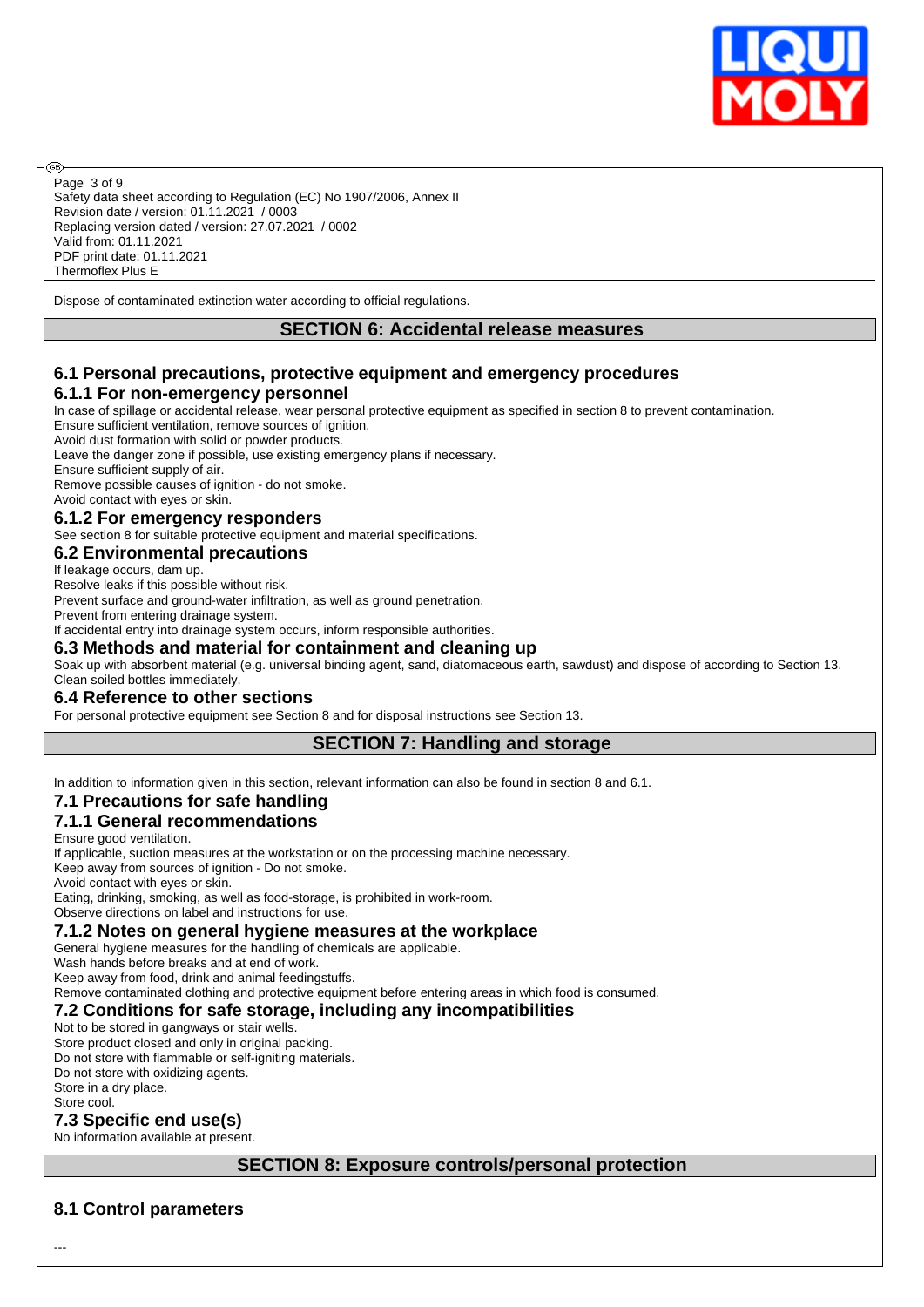

Safety data sheet according to Regulation (EC) No 1907/2006, Annex II Revision date / version: 01.11.2021 / 0003 Replacing version dated / version: 27.07.2021 / 0002 Valid from: 01.11.2021 PDF print date: 01.11.2021 Thermoflex Plus E Page 4 of 9

## **8.2 Exposure controls 8.2.1 Appropriate engineering controls**

രി

Ensure good ventilation. This can be achieved by local suction or general air extraction. If this is insufficient to maintain the concentration under the WEL or AGW values, suitable breathing protection should be worn. Applies only if maximum permissible exposure values are listed here.

## **8.2.2 Individual protection measures, such as personal protective equipment**

General hygiene measures for the handling of chemicals are applicable.

Wash hands before breaks and at end of work.

Keep away from food, drink and animal feedingstuffs.

Remove contaminated clothing and protective equipment before entering areas in which food is consumed.

Eye/face protection: Tight fitting protective goggles with side protection (EN 166).

Skin protection - Hand protection: Chemical resistant protective gloves (EN ISO 374). Recommended Protective nitrile gloves (EN ISO 374). Minimum layer thickness in mm: 0,45 Permeation time (penetration time) in minutes: 480 Protective hand cream recommended. The breakthrough times determined in accordance with EN 16523-1 were not obtained under practical conditions. The recommended maximum wearing time is 50% of breakthrough time.

Skin protection - Other: Protective working garments (e.g. safety shoes EN ISO 20345, long-sleeved protective working garments).

Respiratory protection: If air supply is not sufficient, wear protective breathing apparatus. Gas mask filter A (EN 14387), code colour brown Observe wearing time limitations for respiratory protection equipment.

Thermal hazards: Not applicable

Additional information on hand protection - No tests have been performed. In the case of mixtures, the selection has been made according to the knowledge available and the information about the contents. Selection of materials derived from glove manufacturer's indications.

Final selection of glove material must be made taking the breakthrough times, permeation rates and degradation into account. Selection of a suitable glove depends not only on the material but also on other quality characteristics and varies from manufacturer to manufacturer.

In the case of mixtures, the resistance of glove materials cannot be predicted and must therefore be tested before use. The exact breakthrough time of the glove material can be requested from the protective glove manufacturer and must be observed.

## **8.2.3 Environmental exposure controls**

No information available at present.

## **SECTION 9: Physical and chemical properties**

## **9.1 Information on basic physical and chemical properties**

Physical state: Physical state: Paste, solid. Colour: Beige Odour:<br>
Melting point/freezing point:<br>
Melting point/freezing point:<br>
Characteristic Characteristic Flammability:<br>
Lower explosion limit:<br>
Lower explosion limit:<br>  $\frac{1}{2}$  The Community:<br>
Does not all Lower explosion limit:<br>
Upper explosion limit:<br>
Upper explosion limit:<br>
Opper explosion limit:

There is no information available on this parameter. Boiling point or initial boiling point and boiling range: There is no information available on this parameter. Does not apply to solids.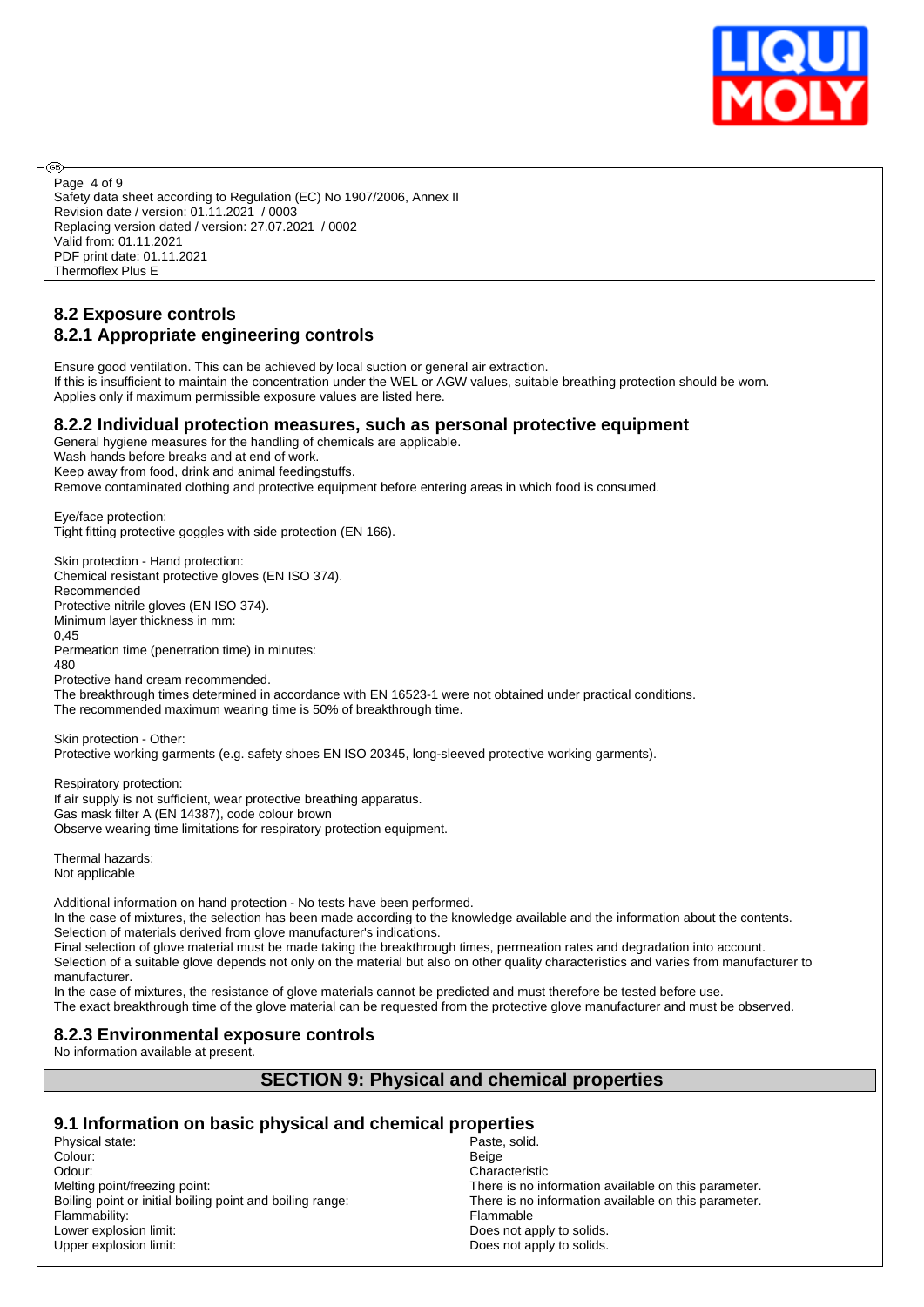

Page 5 of 9

**®** 

Safety data sheet according to Regulation (EC) No 1907/2006, Annex II Revision date / version: 01.11.2021 / 0003 Replacing version dated / version: 27.07.2021 / 0002 Valid from: 01.11.2021 PDF print date: 01.11.2021 Thermoflex Plus E

Auto-ignition temperature:  $\begin{array}{ccc} \hline \text{Does not apply to solids.} \end{array}$ pH: Mixture is non-soluble (in water). Kinematic viscosity:  $\Box$  Does not apply to solids. Solubility: Solubility: and the soluble state of the soluble state of the soluble state  $\sim$  1 and 1 and 1 and 1 and 1 and 1 and 1 and 1 and 1 and 1 and 1 and 1 and 1 and 1 and 1 and 1 and 1 and 1 and 1 and 1 and 1 and 1 a Partition coefficient n-octanol/water (log value): Does not apply to mixtures.<br>Vapour pressure: There is no information ava Density and/or relative density: Relative vapour density:  $\qquad \qquad$  Does not apply to solids.

# **9.2 Other information**

Flash point:  $>200 °C$  (ISO 3679 (Setaflash, RECC)) There is no information available on this parameter. There is no information available on this parameter.<br> $0,816$  g/cm3 (DIN 51757)

Explosives:<br>
Communication available on this parameter.<br>
Communication available on this parameter.<br>
Communication available on this parameter. There is no information available on this parameter.

## **SECTION 10: Stability and reactivity**

#### **10.1 Reactivity**

The product has not been tested.

**10.2 Chemical stability**

Stable with proper storage and handling.

## **10.3 Possibility of hazardous reactions**

No dangerous reactions are known.

## **10.4 Conditions to avoid**

Heating, open flame, ignition sources Electrostatic charge

#### **10.5 Incompatible materials**

Avoid contact with strong oxidizing agents.

#### **10.6 Hazardous decomposition products**

No decomposition when used as directed.

**SECTION 11: Toxicological information**

#### **11.1. Information on hazard classes as defined in Regulation (EC) No 1272/2008**

Possibly more information on health effects, see Section 2.1 (classification).

| <b>Thermoflex Plus E</b>         |                 |       |      |          |                    |              |
|----------------------------------|-----------------|-------|------|----------|--------------------|--------------|
| <b>Toxicity / effect</b>         | <b>Endpoint</b> | Value | Unit | Organism | <b>Test method</b> | <b>Notes</b> |
| Acute toxicity, by oral route:   |                 |       |      |          |                    | n.d.a.       |
| Acute toxicity, by dermal route: |                 |       |      |          |                    | n.d.a.       |
| Acute toxicity, by inhalation:   |                 |       |      |          |                    | n.d.a.       |
| Skin corrosion/irritation:       |                 |       |      |          |                    | n.d.a.       |
| Serious eye damage/irritation:   |                 |       |      |          |                    | n.d.a.       |
| Respiratory or skin              |                 |       |      |          |                    | n.d.a.       |
| sensitisation:                   |                 |       |      |          |                    |              |
| Germ cell mutagenicity:          |                 |       |      |          |                    | n.d.a.       |
| Carcinogenicity:                 |                 |       |      |          |                    | n.d.a.       |
| Reproductive toxicity:           |                 |       |      |          |                    | n.d.a.       |
| Specific target organ toxicity - |                 |       |      |          |                    | n.d.a.       |
| single exposure (STOT-SE):       |                 |       |      |          |                    |              |
| Specific target organ toxicity - |                 |       |      |          |                    | n.d.a.       |
| repeated exposure (STOT-RE):     |                 |       |      |          |                    |              |
| Aspiration hazard:               |                 |       |      |          |                    | n.d.a.       |
| Symptoms:                        |                 |       |      |          |                    | n.d.a.       |

## **11.2. Information on other hazards**

| <b>Thermoflex Plus E</b>         |          |       |      |          |             |                |
|----------------------------------|----------|-------|------|----------|-------------|----------------|
| <b>Toxicity / effect</b>         | Endpoint | Value | Unit | Organism | Test method | <b>Notes</b>   |
| Endocrine disrupting properties: |          |       |      |          |             | Does not apply |
|                                  |          |       |      |          |             | to mixtures.   |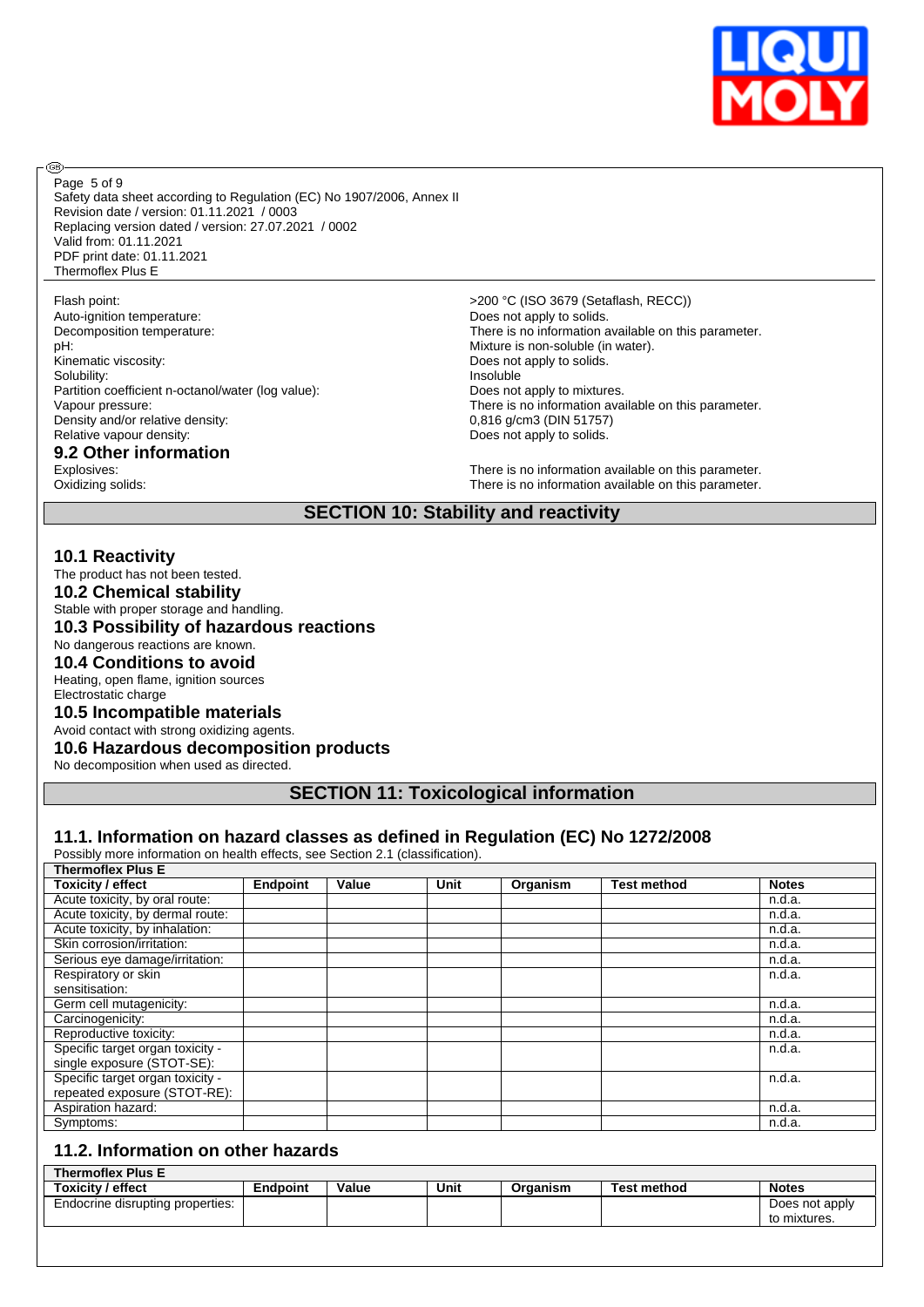

Safety data sheet according to Regulation (EC) No 1907/2006, Annex II Revision date / version: 01.11.2021 / 0003 Replacing version dated / version: 27.07.2021 / 0002 Valid from: 01.11.2021 PDF print date: 01.11.2021 Thermoflex Plus E Page 6 of 9

**®** 

| Other information: |  |  | No other        |
|--------------------|--|--|-----------------|
|                    |  |  | relevant        |
|                    |  |  | information     |
|                    |  |  | available on    |
|                    |  |  | adverse effects |
|                    |  |  | on health.      |

## **SECTION 12: Ecological information**

Possibly more information on environmental effects, see Section 2.1 (classification).

| <b>Thermoflex Plus E</b>   |                 |             |       |      |          |                    |                |
|----------------------------|-----------------|-------------|-------|------|----------|--------------------|----------------|
| <b>Toxicity / effect</b>   | <b>Endpoint</b> | <b>Time</b> | Value | Unit | Organism | <b>Test method</b> | <b>Notes</b>   |
| 12.1. Toxicity to fish:    |                 |             |       |      |          |                    | n.d.a.         |
| 12.1. Toxicity to daphnia: |                 |             |       |      |          |                    | n.d.a.         |
| 12.1. Toxicity to algae:   |                 |             |       |      |          |                    | n.d.a.         |
| 12.2. Persistence and      |                 |             |       |      |          |                    | n.d.a.         |
| degradability:             |                 |             |       |      |          |                    |                |
| 12.3. Bioaccumulative      |                 |             |       |      |          |                    | n.d.a.         |
| potential:                 |                 |             |       |      |          |                    |                |
| 12.4. Mobility in soil:    |                 |             |       |      |          |                    | n.d.a.         |
| 12.5. Results of PBT       |                 |             |       |      |          |                    | n.d.a.         |
| and vPvB assessment        |                 |             |       |      |          |                    |                |
| 12.6. Endocrine            |                 |             |       |      |          |                    | Does not apply |
| disrupting properties:     |                 |             |       |      |          |                    | to mixtures.   |
| 12.7. Other adverse        |                 |             |       |      |          |                    | No information |
| effects:                   |                 |             |       |      |          |                    | available on   |
|                            |                 |             |       |      |          |                    | other adverse  |
|                            |                 |             |       |      |          |                    | effects on the |
|                            |                 |             |       |      |          |                    | environment.   |

## **SECTION 13: Disposal considerations**

#### **13.1 Waste treatment methods** The waste codes are recommendations based on the scheduled use of this product.

Owing to the user's specific conditions for use and disposal, other waste codes may be allocated under certain circumstances. (2014/955/EU) 12 01 12 spent waxes and fats Recommendation: Sewage disposal shall be discouraged. Pay attention to local and national official regulations. E.g. dispose at suitable refuse site. E.g. suitable incineration plant. **For contaminated packing material** Pay attention to local and national official regulations. Empty container completely. Uncontaminated packaging can be recycled. Dispose of packaging that cannot be cleaned in the same manner as the substance. Recommended cleaner: Water + additives

15 01 10 packaging containing residues of or contaminated by hazardous substances

## **SECTION 14: Transport information**

## **General statements**

| 14.1. UN number or ID number:       | n.a. |
|-------------------------------------|------|
| Transport by road/by rail (ADR/RID) |      |

14.2. UN proper shipping name: 14.3. Transport hazard class(es): n.a.

14.4. Packing group: n.a.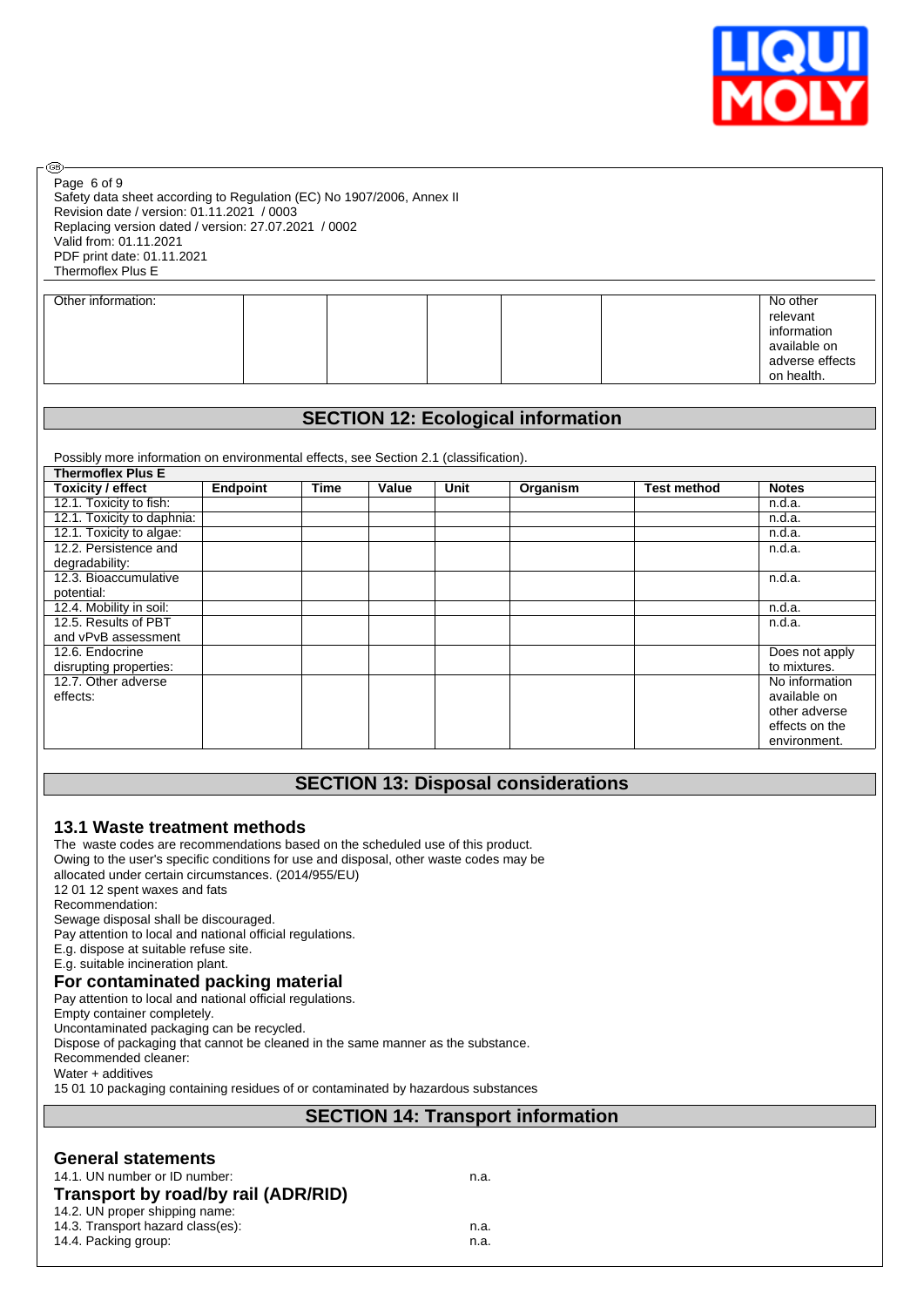

Page 7 of 9

൹

Safety data sheet according to Regulation (EC) No 1907/2006, Annex II Revision date / version: 01.11.2021 / 0003 Replacing version dated / version: 27.07.2021 / 0002 Valid from: 01.11.2021 PDF print date: 01.11.2021 Thermoflex Plus E

| Classification code:                | n.a.           |
|-------------------------------------|----------------|
| LQ:                                 | n.a.           |
| 14.5. Environmental hazards:        | Not applicable |
| Tunnel restriction code:            |                |
| <b>Transport by sea (IMDG-code)</b> |                |
| 14.2. UN proper shipping name:      |                |
| 14.3. Transport hazard class(es):   | n.a.           |
| 14.4. Packing group:                | n.a.           |
| Marine Pollutant:                   | n.a            |
| 14.5. Environmental hazards:        | Not applicable |
| <b>Transport by air (IATA)</b>      |                |
| 14.2. UN proper shipping name:      |                |
| 14.3. Transport hazard class(es):   | n.a.           |
| 14.4. Packing group:                | n.a.           |
| 14.5. Environmental hazards:        | Not applicable |
| 14 6 Snacial procautions for user   |                |

**14.6. Special precautions for user** Unless specified otherwise, general measures for safe transport must be followed.

**14.7. Maritime transport in bulk according to IMO instruments**

Non-dangerous material according to Transport Regulations.

## **SECTION 15: Regulatory information**

## **15.1 Safety, health and environmental regulations/legislation specific for the substance or mixture**

Observe restrictions:

General hygiene measures for the handling of chemicals are applicable.

### **15.2 Chemical safety assessment**

A chemical safety assessment is not provided for mixtures.

**SECTION 16: Other information**

Revised sections: 1-16

## **Classification and processes used to derive the classification of the mixture in accordance with the ordinance (EG) 1272/2008 (CLP):**

Not applicable

The following phrases represent the posted Hazard Class and Risk Category Code (GHS/CLP) of the product and the constituents (specified in Section 2 and 3).

## **Key literature references and sources for data:**

Regulation (EC) No 1907/2006 (REACH) and Regulation (EC) No 1272/2008 (CLP) as amended.

Guidelines for the preparation of safety data sheets as amended (ECHA).

Guidelines on labelling and packaging according to the Regulation (EG) Nr. 1272/2008 (CLP) as amended (ECHA).

Safety data sheets for the constituent substances.

ECHA Homepage - Information about chemicals.

GESTIS Substance Database (Germany).

German Environment Agency "Rigoletto" information site on substances that are hazardous to water (Germany).

EU Occupation Exposure Limits Directives 91/322/EEC, 2000/39/EC, 2006/15/EC, 2009/161/EU, (EU) 2017/164, (EU) 2019/1831, each as amended.

National Lists of Occupational Exposure Limits for each country as amended.

Regulations on the transport of hazardous goods by road, rail, sea and air (ADR, RID, IMDG, IATA) as amended.

## **Any abbreviations and acronyms used in this document:**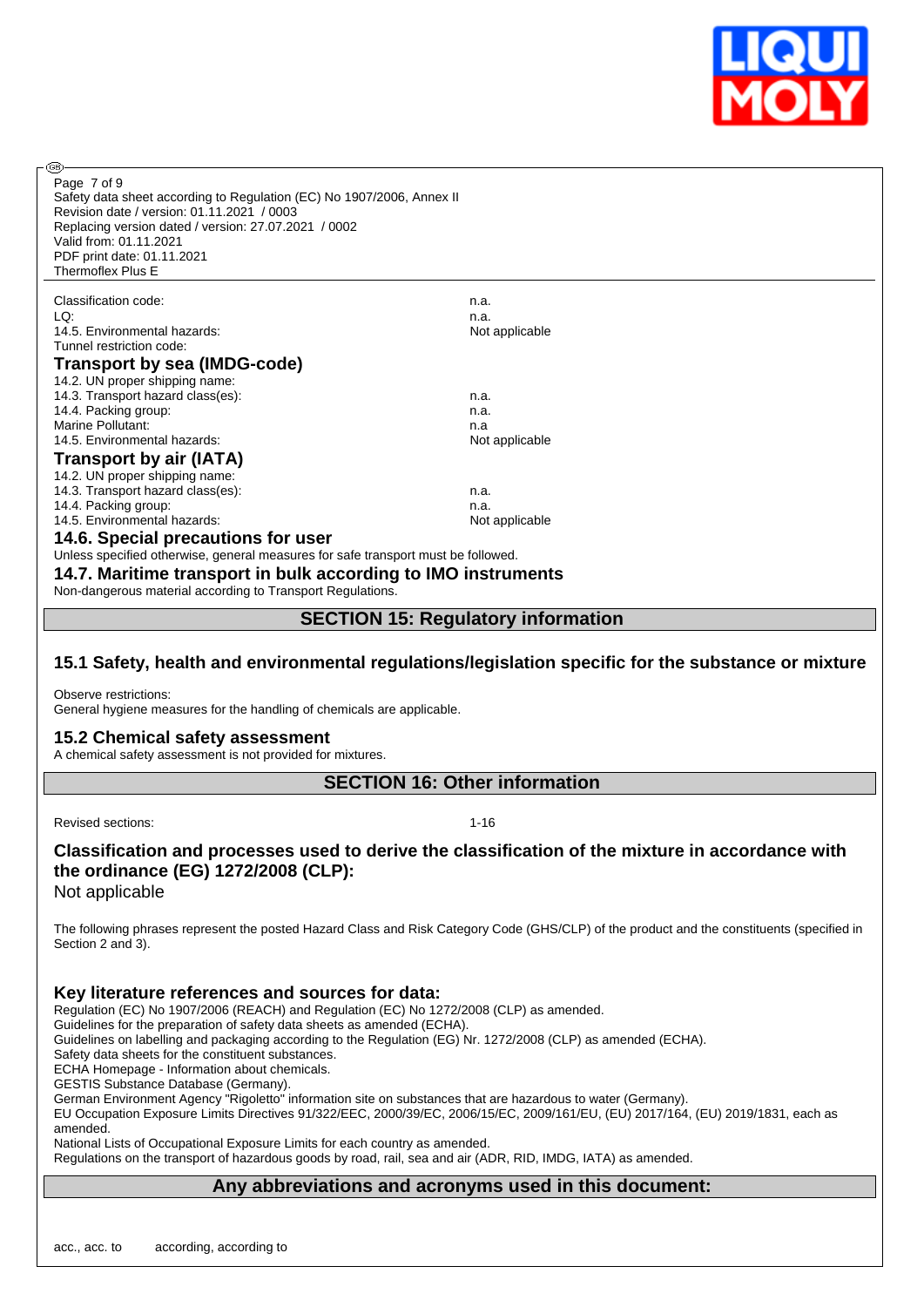

| Page 8 of 9                                                                                                                            |
|----------------------------------------------------------------------------------------------------------------------------------------|
| Safety data sheet according to Regulation (EC) No 1907/2006, Annex II                                                                  |
| Revision date / version: 01.11.2021 / 0003                                                                                             |
| Replacing version dated / version: 27.07.2021 / 0002                                                                                   |
| Valid from: 01.11.2021<br>PDF print date: 01.11.2021                                                                                   |
| Thermoflex Plus E                                                                                                                      |
|                                                                                                                                        |
| Accord européen relatif au transport international des marchandises Dangereuses par Route (= European Agreement concerning the<br>ADR. |
| International Carriage of Dangerous Goods by Road)                                                                                     |
| Adsorbable organic halogen compounds<br>AOX                                                                                            |
| approx. approximately                                                                                                                  |
| Art., Art. no.<br>Article number                                                                                                       |
| ASTM ASTM International (American Society for Testing and Materials)                                                                   |
| ATE<br><b>Acute Toxicity Estimate</b>                                                                                                  |
| BAM<br>Bundesanstalt für Materialforschung und -prüfung (Federal Institute for Materials Research and Testing, Germany)                |
| Bundesanstalt für Arbeitsschutz und Arbeitsmedizin (= Federal Institute for Occupational Health and Safety, Germany)<br>BAuA           |
| <b>BCF</b><br><b>Bioconcentration factor</b>                                                                                           |
| BSEF<br>The International Bromine Council                                                                                              |
| body weight<br>bw                                                                                                                      |
| CAS<br><b>Chemical Abstracts Service</b>                                                                                               |
| CLP<br>Classification, Labelling and Packaging (REGULATION (EC) No 1272/2008 on classification, labelling and packaging of substances  |
| and mixtures)                                                                                                                          |
| CMR.<br>carcinogenic, mutagenic, reproductive toxic                                                                                    |
| DMEL Derived Minimum Effect Level                                                                                                      |
| DNEL Derived No Effect Level                                                                                                           |
| DOC.<br>Dissolved organic carbon                                                                                                       |
| dw<br>dry weight                                                                                                                       |
| for example (abbreviation of Latin 'exempli gratia'), for instance<br>e.g.                                                             |
| Effect Concentration/Level of x % on reduction of the biomass (algae, plants)<br>EbCx, EyCx, EbLx $(x = 10, 50)$                       |
| EС<br>European Community                                                                                                               |
| ECHA European Chemicals Agency                                                                                                         |
| ECx, ELx ( $x = 0$ , 3, 5, 10, 20, 50, 80, 100)<br>Effect Concentration/Level for x % effect                                           |
| EEC.<br><b>European Economic Community</b>                                                                                             |
| <b>EINECS</b><br>European Inventory of Existing Commercial Chemical Substances                                                         |
| <b>ELINCS</b><br>European List of Notified Chemical Substances                                                                         |
| EN<br>European Norms                                                                                                                   |
| EPA<br>United States Environmental Protection Agency (United States of America)                                                        |
| Effect Concentration/Level of x % on inhibition of the growth rate (algae, plants)<br>ErCx, EµCx, ErLx $(x = 10, 50)$                  |
| et cetera<br>etc.                                                                                                                      |
| EU<br>European Union                                                                                                                   |
| EVAL<br>Ethylene-vinyl alcohol copolymer                                                                                               |
| Fax number<br>Fax.                                                                                                                     |
| general<br>gen.                                                                                                                        |
| <b>GHS</b><br>Globally Harmonized System of Classification and Labelling of Chemicals                                                  |
| GWP<br>Global warming potential                                                                                                        |
| Adsorption coefficient of organic carbon in the soil<br>Koc                                                                            |
| Kow<br>octanol-water partition coefficient                                                                                             |
| <b>IARC</b><br>International Agency for Research on Cancer                                                                             |
|                                                                                                                                        |
| IATA<br>International Air Transport Association                                                                                        |
| IBC (Code)<br>International Bulk Chemical (Code)                                                                                       |
| IMDG-code<br>International Maritime Code for Dangerous Goods                                                                           |
| incl.<br>including, inclusive                                                                                                          |
|                                                                                                                                        |
| <b>IUCLID International Uniform Chemical Information Database</b>                                                                      |
| <b>IUPAC</b> International Union for Pure Applied Chemistry<br>Lethal Concentration to 50 % of a test population<br>LC50               |
| LD50 Lethal Dose to 50% of a test population (Median Lethal Dose)                                                                      |
| Log Koc<br>Logarithm of adsorption coefficient of organic carbon in the soil                                                           |
| Log Kow, Log Pow<br>Logarithm of octanol-water partition coefficient                                                                   |
| LQ<br><b>Limited Quantities</b>                                                                                                        |
| MARPOL<br>International Convention for the Prevention of Marine Pollution from Ships                                                   |
| not applicable<br>n.a.                                                                                                                 |
| not available<br>n.av.                                                                                                                 |
| not checked<br>n.c.                                                                                                                    |
| no data available<br>n.d.a.                                                                                                            |
| NIOSH National Institute for Occupational Safety and Health (USA)                                                                      |
| NLP<br>No-longer-Polymer                                                                                                               |
| NOEC, NOEL<br>No Observed Effect Concentration/Level                                                                                   |
| OECD Organisation for Economic Co-operation and Development                                                                            |
| organic<br>org.                                                                                                                        |
| OSHA Occupational Safety and Health Administration (USA)                                                                               |
| PBT<br>persistent, bioaccumulative and toxic                                                                                           |